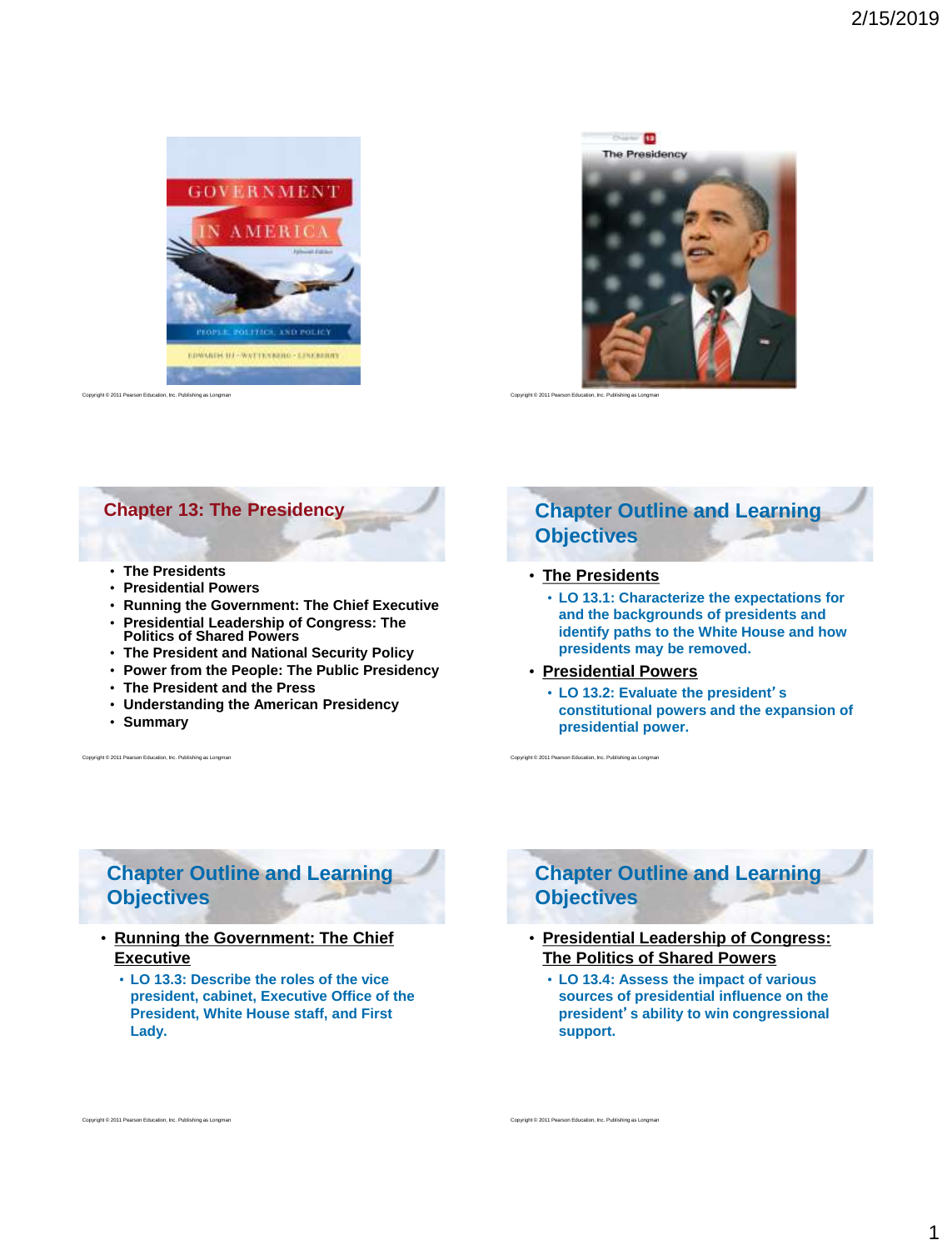# <span id="page-1-0"></span>**Chapter Outline and Learning Objectives**

- **[The President and National Security](#page-8-0)  Policy**
	- **LO 13.5: Analyze the president**'**s powers in making national security policy and the relationship between the president and Congress in this arena.**

**Chapter Outline and Learning Objectives**

- **[Power from the People: The Public](#page-9-0)  Presidency**
	- **LO 13.6: Identify the factors that affect the president**'**s ability to obtain public support.**

**Chapter Outline and Learning Objectives**

#### • **[The President and the Press](#page-10-0)**

right © 2011 Pearson Education, Inc. Publishing as Long

- **LO 13.7: Characterize the president**'**s relations with the press and news coverage of the presidency.**
- **[Understanding the American Presidency](#page-11-0)**
	- **LO 13.8: Assess the role of presidential power in the American democracy and the president**'**s impact on the scope of government.**

### **The Presidents**

Copyright © 2011 Pearson Education, Inc. Publishing as Longman

**LO 13.1: Characterize the expectations for and the backgrounds of presidents and identify paths to the White House and how presidents may be removed.**

- **Great Expectations**
- **Who They Are**
- **How They Got There**

Copyright © 2011 Pearson Education, Inc. Publishing as Longman

[To Learning Objectives](#page-0-0)

**The Presidents**

ght © 2011 Pearson Education, Inc. Publishing as Long

Copyright © 2011 Pearson Education, Inc. Publishing as Longman

#### • **Great Expectations**

- Americans are of two minds about the presidency.
- On the one hand, they want to believe in a powerful president, one who can do good.
- On the other hand, Americans dislike a concentration of power.

[To Learning Objectives](#page-0-0)

 $1013.$ 





#### • **Who They Are**

Copyright © 2011 Pearson Education, Inc. Publishing as Longman

- The Constitution states that the president must be a natural-born citizen at least 35 years old and must have resided in the U.S. for at least 14 years.
- All American presidents have been white (except for Barack Obama), male, and Protestant (except for John Kennedy).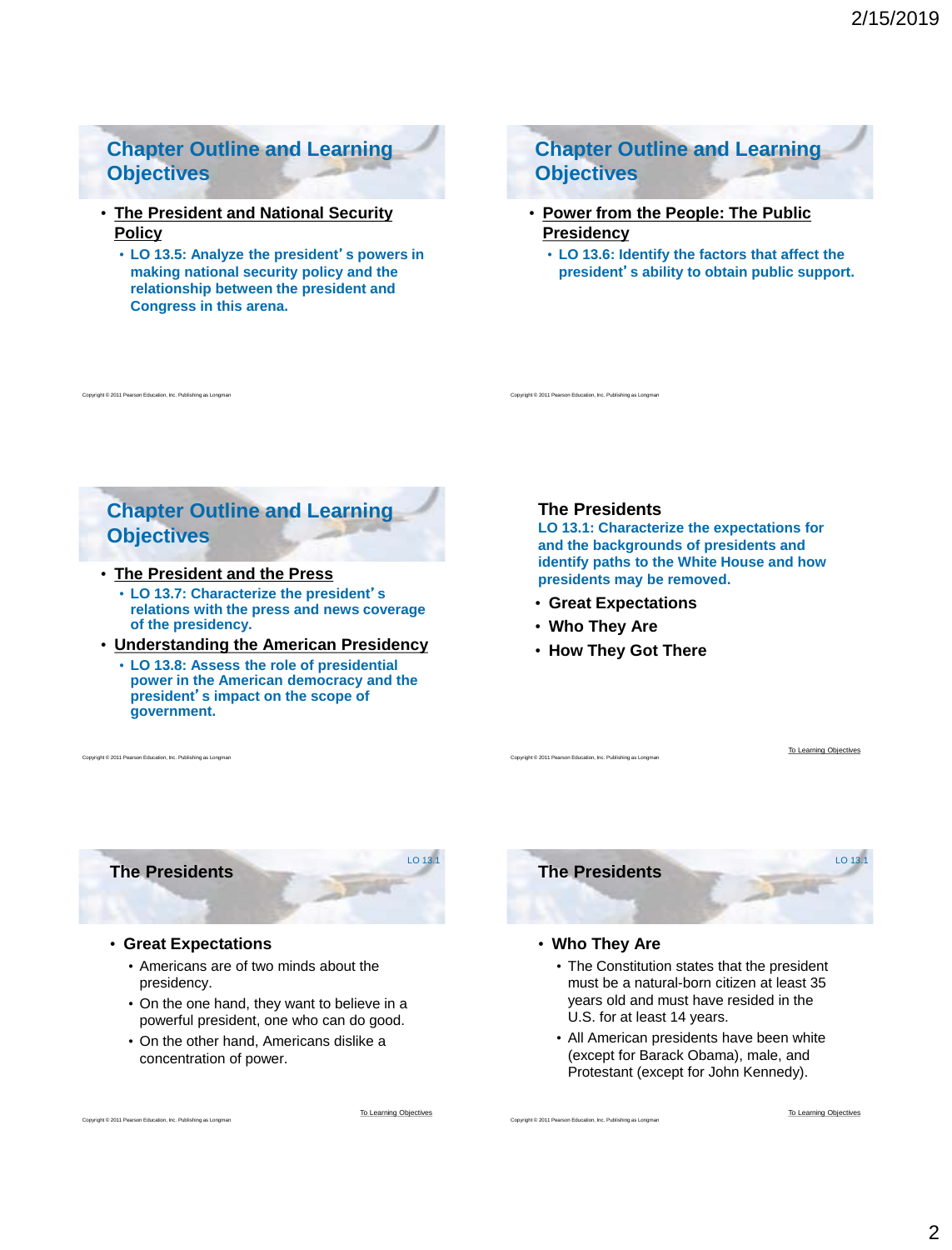



#### • **How They Got There** (cont.)

- **Succession –** Vice president succeeds if the president leaves office (9 presidents) due to death, resignation, or removal.
- **25th Amendment –** Vice president becomes acting president if the vice president and president's cabinet determine that the president is disabled.

[To Learning Objectives](#page-0-0)

LO 13. $\overline{1}$ 

LO 13

| TABLE 11.2 Incomplete Presidential Terms |  |  |
|------------------------------------------|--|--|

| <b>FIELSKIERT</b>                        | <b>TERM</b>                        | <b>BUDGETOOD BY</b>        |
|------------------------------------------|------------------------------------|----------------------------|
| William Henry Herman:                    | March 4, 3821-April 8, 1941        | <b>John Tylet</b>          |
| <b>Eastewy Taylor</b>                    | March 4, 5948-July 8, 1958         | Milayd Filmoure            |
| Abraham Linusler                         | Narch 4, 1965-April 15, 1860-      | Andrew Johnson             |
| James A. Gartisto                        | March 4, 1981-Sapterday 19, 1811   | Chester A. Arthur          |
| William McKlowy                          | March A. 2001-Beaternber 14, 1901* | <b>Thealast Roosever</b>   |
| Warren G. Handburg                       | March 4, 5921-August 2, 1933       | Calvin Coolvige            |
| Franklin D. Romawell                     | January 28, 1945-April 12, 1949    | Harry B. Thomas            |
| John F. Kennedy                          | January 28, 1961-November 22, 1963 | <b>Exhiber: N. Johnson</b> |
| Notwell M. Nikon                         | Inches 28, 1973-Associate Hotel    | Gieski R. Ford             |
| Geographication<br>Ford with the control |                                    |                            |

Copyright © 2011 Pearson Education, Inc. Publishing as Longman

[To Learning Objectives](#page-0-0)



Copyright © 2011 Pearson Education, Inc. Publishing as Longman

### • **How They Got There** (cont.)

- **Impeachment –** Accusation after a majority vote in the House.
- Charges may be brought for "Treason, Bribery, or other high Crimes and Misdemeanors."
- An impeached president is tried by the Senate.
- Copyright © 2011 Pearson Education, Inc. Publishing as Longman • Two presidents were impeached and neither was convicted.<br>[To Learning Objectives](#page-0-0)



Copyright © 2011 Pearson Education, Inc. Publishing as Longma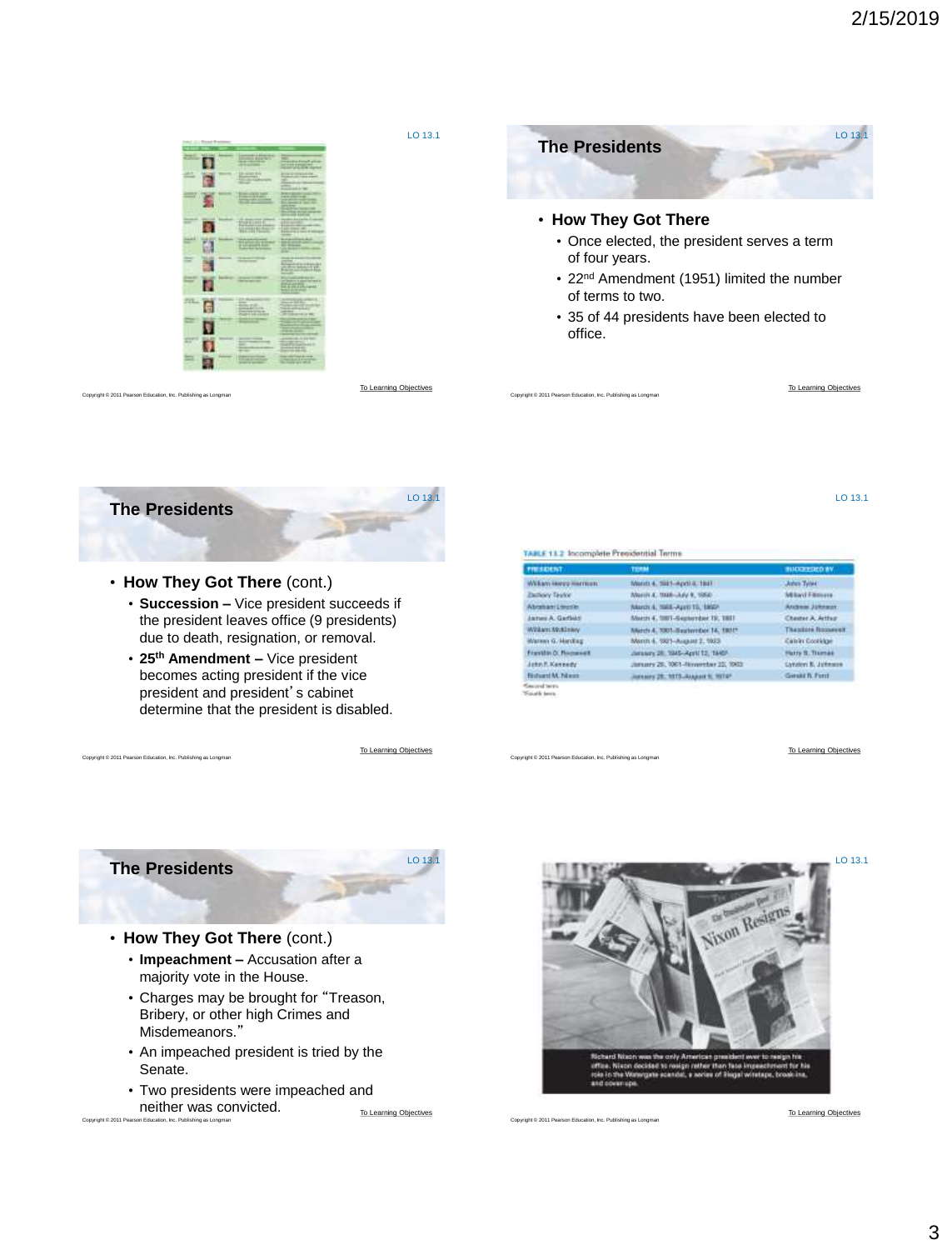#### <span id="page-3-0"></span>**Presidential Powers Presidential Powers LO 13.2: Evaluate the president**'**s constitutional powers and the expansion of presidential power.** • **Constitutional Powers** • **Constitutional Powers** • **The Expansion of Power** • **National Security –** Commander in chief of the armed forces; Make treaties with • **Perspectives on Presidential Power** other nations with two-thirds Senate approval; Nominate ambassadors with majority Senate approval; and Receive ambassadors of other nations (diplomatic recognition on other governments). [To Learning Objectives](#page-0-0) [To Learning Objectives](#page-0-0) Copyright © 2011 Pearson Education, Inc. Publishing as Longman Copyright Copyright Copyright Copyright © 2011 Pearson Education, Inc. Publishing as Longman Copyright © 2011 Pearson Education, Inc. Publishing as Longman LO 13.2 LO  $13.2$ **Presidential Powers Presidential Powers** • **Constitutional Powers** (cont.) • **Constitutional Powers** (cont.) • **Legislative Powers –** Present the State of • **Administrative Powers –** "Take care that the Union to Congress; Propose legislation the laws be faithfully executed"; Appoint to Congress; Convene both houses of officials as provided for by Congress with a Congress on special session; Adjourn majority Senate approval; Request written opinions of administrative officials; and Fill Congress if both houses cannot agree on adjournment; and Veto legislation (twoadministrative vacancies during thirds vote of each house can override congressional recesses. veto). [To Learning Objectives](#page-0-0) [To Learning Objectives](#page-0-0) Copyright © 2011 Pearson Education, Inc. Publishing as Longman Copyright © 2011 Pearson Education, Inc. Publishing as Longman LO 13.2 LO 13.2TABLE 13.3 Constitutional Powers of the President **Presidential Powers** National Security Powers<br>Serve an communication chief of the arms<br>of forces of Mata treations with other nations, subject to the suprement of two thirds of<br>the finance orthonormal with the agreement of a majority of the S • **Constitutional Powers** (cont.) Legislative Powers<br>Present information on the state of the union to Congress<br>Percentianal legislation to Congress<br>Recommend bigislation to Congress<br>Adjourn Congress of the House and Senate cannot agree on adjournment<br>Adjou • **Judicial Powers –** Give reprieves and pardons for federal offenses (except impeachment); and Appoint federal judges Administrative Powers<br>
"Take care that the laws he faithfully executed"<br>
"Take care that the laws he faithfully executed"<br>
"Remainster of the Senate<br>
Analysis' of the Senate<br>
Bequest written opinions of administrative offi with the agreement of a majority of the Senate. Judicial Powers<br>Grant regeleves and pardons for federal offenses (except impeachment)<br>Nominate federal judges, who are confirmed by a majority of the Secate [To Learning Objectives](#page-0-0) [To Learning Objectives](#page-0-0) ight © 2011 Pearson Education, Inc. Publishing as Long Copyright © 2011 Pearson Education, Inc. Publishing as Longman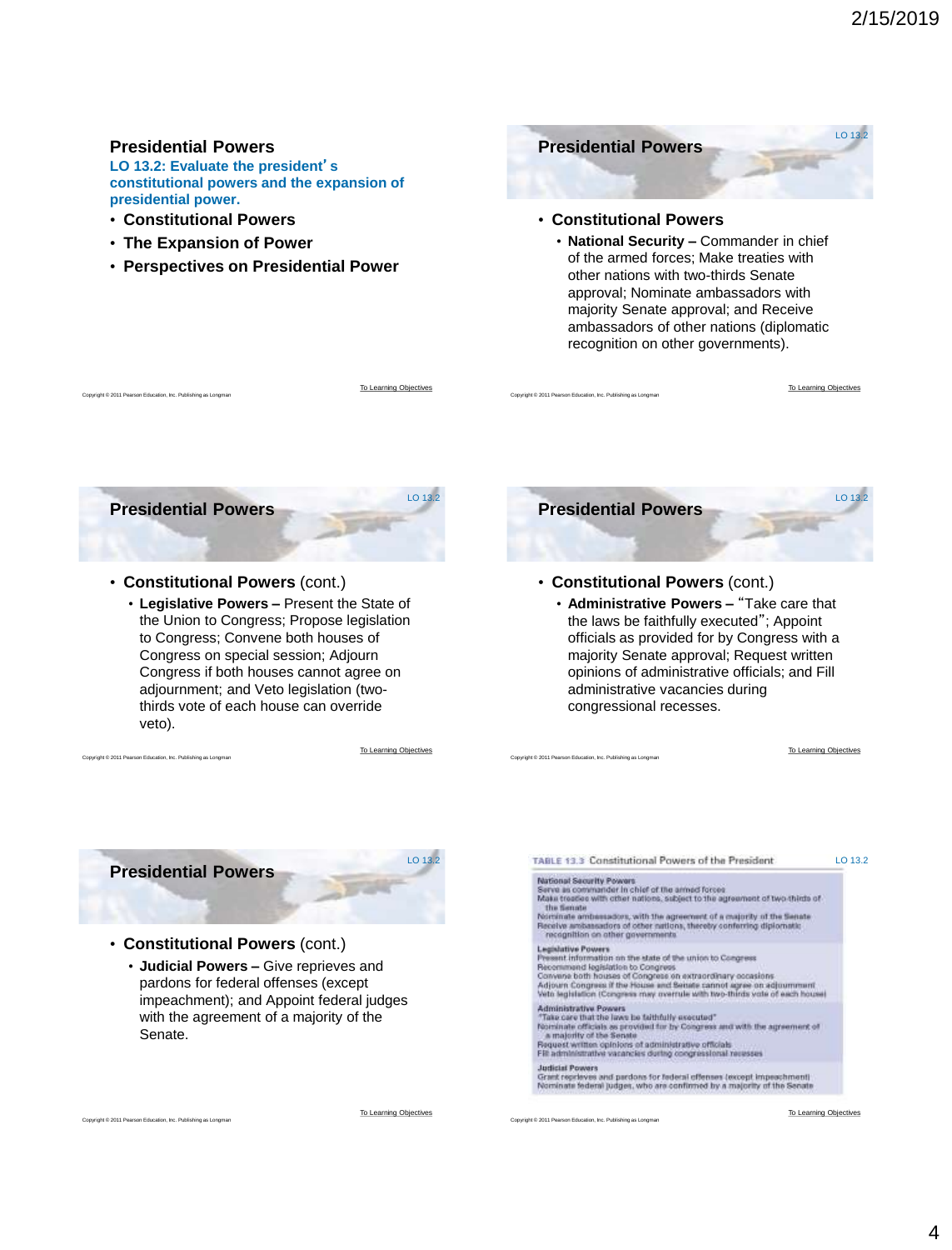### <span id="page-4-0"></span>**Presidential Powers**

#### • **The Expansion of Power**

- The role of the president changed as America increased in prominence on the world stage, and technology also helped to reshape the presidency.
- Presidents themselves have taken the initiative in developing new roles for the office.

nt © 2011 Pearson Education, Inc. Publishing as Lon

[To Learning Objectives](#page-0-0)

LO 13.2

**Presidential Powers** LO 13.2

- **Perspectives on Presidential Power**
	- During the 1950's and 1960's people favored a powerful president.
	- By the 1970's, presidential power was checked and distrusted by the public.

### **Running the Government: The Chief Executive**

**LO 13.3: Describe the roles of the vice president, cabinet, Executive Office of the President, White House staff, and First Lady.**

- **President presides over the administration of government.**
	- Today, federal bureaucracy spends \$3 trillion a year and numbers more than 4 million employees.
	- Presidents appoint about 500 high-level positions and 2,500 lesser jobs.

[To Learning Objectives](#page-0-0) Copyright Copyright Copyright Copyright Copyright Copyright Copyright Copyright Copyright Copyright Copyright Copyright Copyright Copyright Copyright Copyright Copyright Copyright Copyright Copyright Copyright Copyright Co

**Running the Government: The Chief Executive** LO 13

- **The Vice President**
- **The Cabinet**

Copyright © 2011 Pearson Education, Inc. Publishing as Longman

- **The Executive Office**
- **The White House Staff**
- **The First Lady**

[To Learning Objectives](#page-0-0)

[To Learning Objectives](#page-0-0)

**Running the Government: The Chief Executive**  $LO 13.3$ 

#### • **The Vice President**

ht © 2011 Pearson Education, Inc. Publishing as Long

- Constitutionally, they are assigned the minor task of presiding over the Senate and voting in case of a tie.
- Recent presidents have involved their vice presidents in policy discussions and important diplomacy.



• **The Cabinet**

Copyright © 2011 Pearson Education, Inc. Publishing as Longma

- **Cabinet –** Group of presidential advisers not mentioned in the Constitution, although every president has had one.
- Today, the cabinet is composed of 14 secretaries and the attorney general.

[To Learning Objectives](#page-0-0)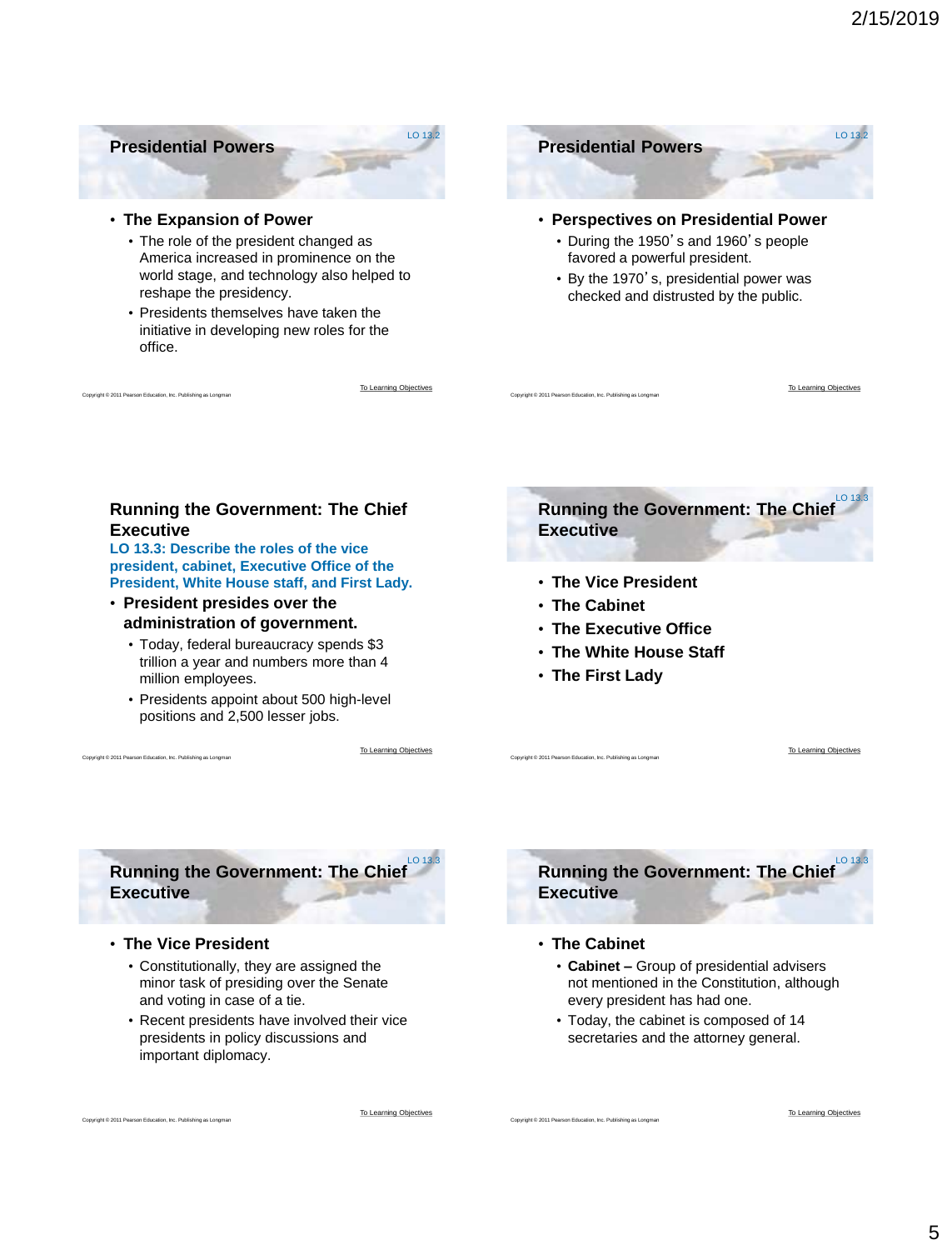| <b><i>DERESTORES</i></b>                    | <b>STAR</b><br><b>SHANTE</b> | <b>PUMPTIONS</b>                                                                                                                               |
|---------------------------------------------|------------------------------|------------------------------------------------------------------------------------------------------------------------------------------------|
| <b>District</b>                             | 1700                         | Makes foreign as Soc. Including treats responsibilities                                                                                        |
| <b>THIMAPY</b>                              | <b>T709</b>                  | Tetrant at the governments lander                                                                                                              |
| Datherora                                   | 1947                         | Formed by the creasibilities of the ferman Departments of Voir and<br><b>Mac Navy</b>                                                          |
| <b>Justice</b>                              | <b>BRTE</b>                  | Sates: as the given ments attorney, headed by the attorney general                                                                             |
| <b><i><u>Michoeless</u></i></b>             | 98.00                        | Minispective nation's extern resources, initiating wishing and public<br><b>Sanche</b>                                                         |
| Adrications                                 | <b>TIMV</b>                  | Ailministers farm and food starte programs and side farmers'                                                                                   |
| Corretaria                                  | <b>TROS</b>                  | Alds hannoous sectionships the U.S. Seman-                                                                                                     |
| Labor                                       | tist's                       | Formed through separation from the Department of Commerce, nam-<br>programs and still labor in various ways.                                   |
| <b>Handle seat Human</b><br><b>Marylink</b> | <b>VALUE</b>                 | Originally created as the Department of Health, Education, and Welfare.<br>If lost the admission function in 1979 and Blocke Hannelty in 1996. |
| <b>Historical and LVDay</b><br>Development  | <b>TIMES</b>                 | Responsible for Foulding stat other pregisters                                                                                                 |
| Transportation                              | 78.05                        | Responsible for mess transportation and highway programs                                                                                       |
| Enertry                                     | <b>BOTT</b>                  | Responsible for everys police and research, including storid; exerge                                                                           |
| Education                                   | 1979                         | Responsible for the fieleral dovernment's education programs.                                                                                  |
| Veterant Affairs                            | <b>MAGE</b>                  | Responsible for programs aiding vationing                                                                                                      |
| <b>Hodesterial Security</b>                 | 3002                         | Required ble for protecting against terrorism and responding to<br>matural chausters.                                                          |

(M © 2011 Pearson Education, Inc. Publishing as Long



National Security Council, the Council of Economic Advisers, and Office of Management and Budget.



Copyright © 2011 Pearson Education, Inc. Publishing as Longman



• **The Executive Office** (cont.)

Copyright © 2011 Pearson Education, Inc. Publishing as Longman

Copyright © 2011 Pearson Education, Inc. Publishing as Longman

Copyright © 2011 Pearson Education, Inc. Publishing as Longman

- **National Security Council –** This committee links the president's foreign and military policy advisers.
- Formal members are president, vice president, secretary of state, and secretary of defense, and it is managed by president's national security assistant.

[To Learning Objectives](#page-0-0)

[To Learning Objectives](#page-0-0)

**Running the Government: The Chief Executive**  $LO 13.3$ 

• **The Executive Office** (cont.)

Copyright © 2011 Pearson Education, Inc. Publishing as Longman

- **Council of Economic Advisers –** A three-member body appointed by the president to advise the president on economic policy.
- **Office of Management and Budget –** Prepares president's budget, advises presidents on agencies' proposals, and reviews agencies' proposed regulations.

[To Learning Objectives](#page-0-0)



### • **The White House Staff**

- Chief aides and staff for the president and the White House.
- Presidents rely on their policy options, analysis, information, and efforts but presidents set tone and style of White House.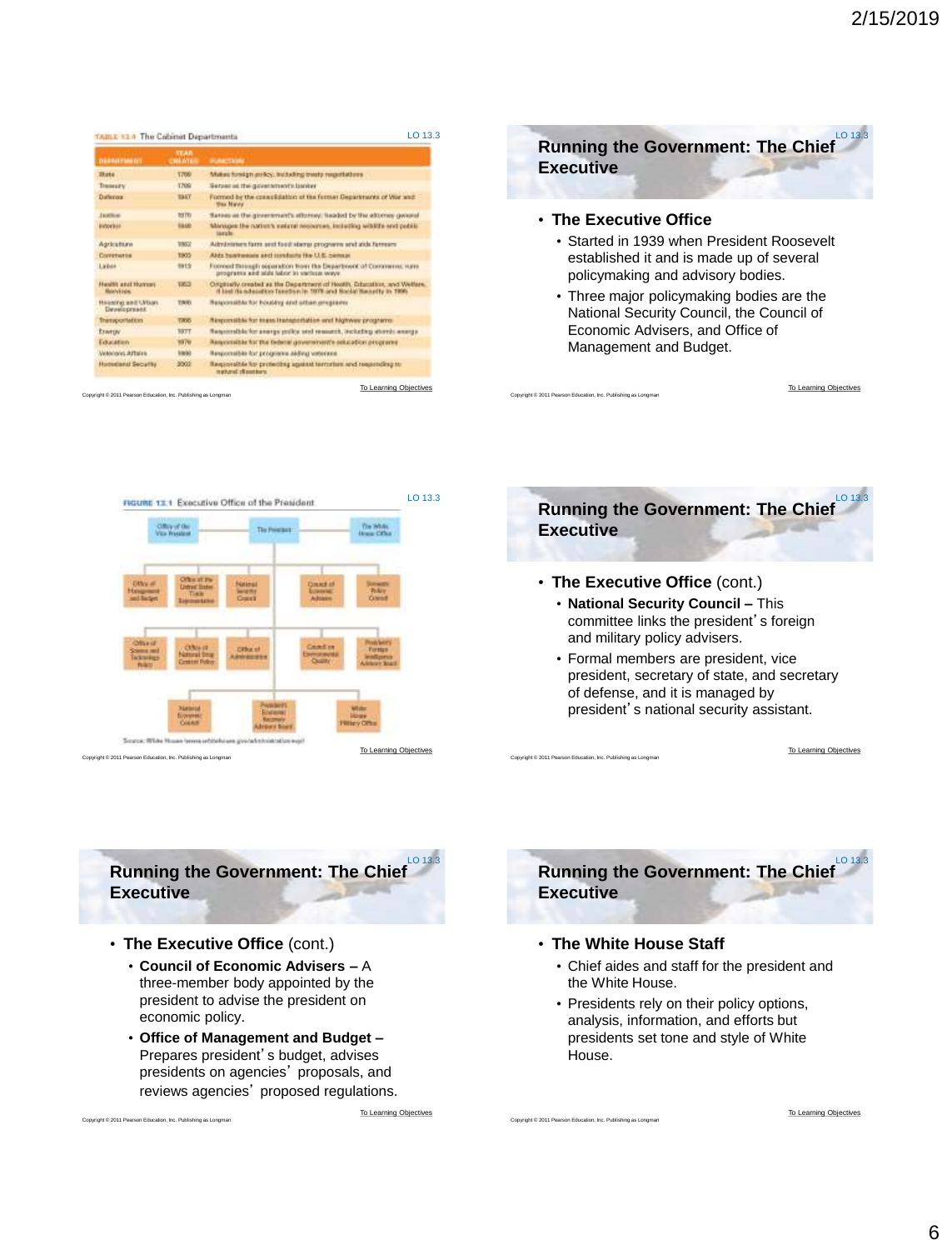<span id="page-6-0"></span>



Copyright © 2011 Pearson Education, Inc. Publishing as Longman

LO 13.3

## **Presidential Leadership of Congress: The Politics of Shared Powers**

**LO 13.4: Assess the impact of various sources of presidential influence on the president**'**s ability to win congressional support.**

- **Chief Legislator**
- **Party Leadership**
- **Public Support**

Copyright © 2011 Pearson Education, Inc. Publishing as Longman

Copyright © 2011 Pearson Education, Inc. Publishing as Longman

• **Legislative Skills**

[To Learning Objectives](#page-0-0)

**Presidential Leadership of Congress: The Politics of Shared Powers** LO 13.4

- **Chief Legislator** (cont.)
	- **Pocket Veto –** A type of veto occurring when Congress adjourns within 10 days of submitting a bill to the president and the president simply lets the bill die by neither signing nor vetoing it.

**Presidential Leadership of Congress: The Politics of Shared Powers** LO 13.4

## • **Chief Legislator**

Copyright © 2011 Pearson Education, Inc. Publishing as Longman

- **Veto –** The constitutional power of the president to send a bill back to Congress with reasons for rejecting it.
- A two thirds vote in each house can override a veto.

[To Learning Objectives](#page-0-0)

[To Learning Objectives](#page-0-0)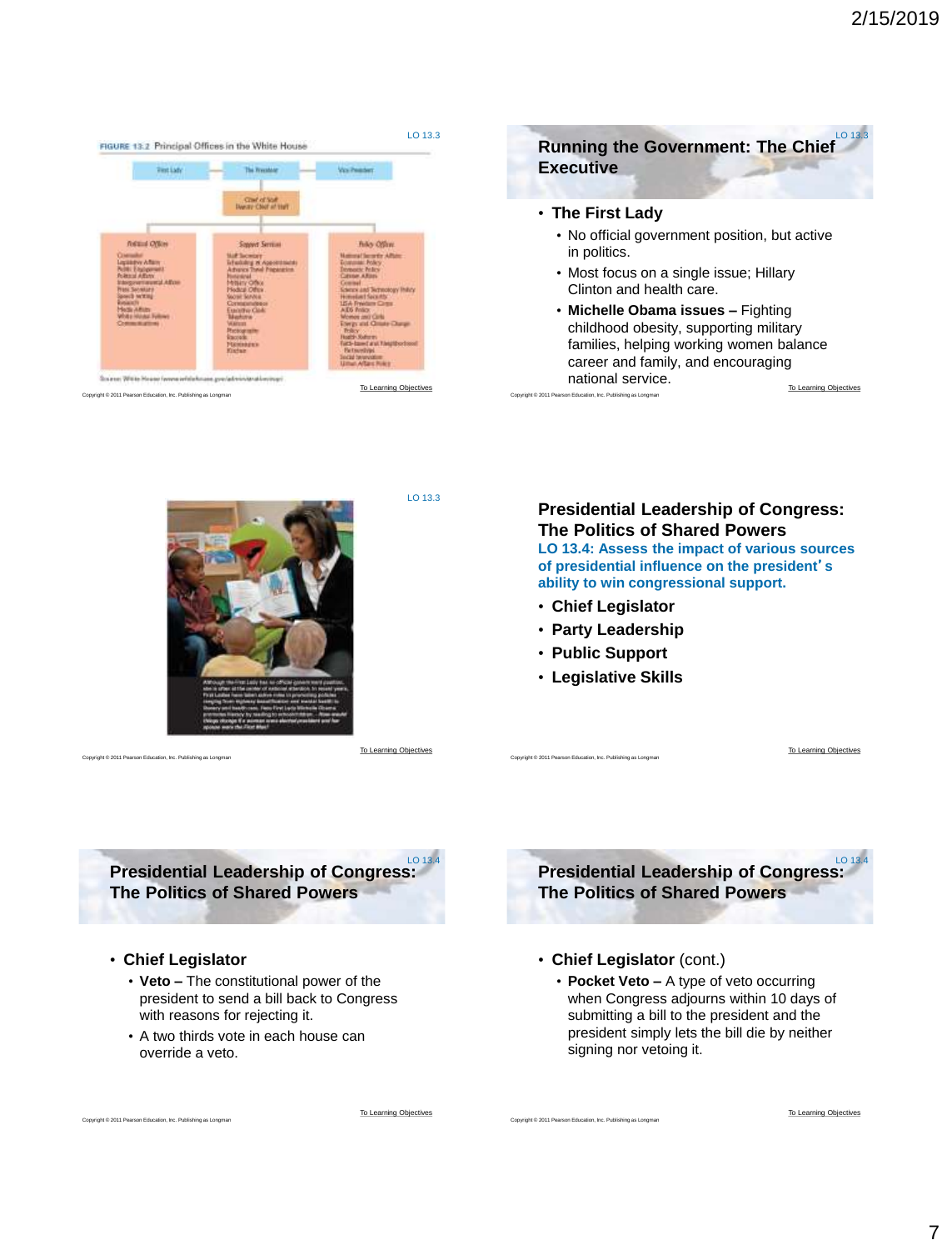TABLE 13.5 Presidential Vetose

| <b>FIE DOM T</b>    | <b>REIGIAN</b><br><b>NETDER</b> | <b>VETOOR</b><br><b><i><i><u><b>OVERSEDDEN</b></u></i></i></b> | <b>FUNCENTAGE OF YETOES</b><br><b><i>INSTRUCES</i></b> | <b>PUCKET</b><br>VETRES | TOTAL<br>VETOES |
|---------------------|---------------------------------|----------------------------------------------------------------|--------------------------------------------------------|-------------------------|-----------------|
| Ebertowa            | 12                              | ٠                                                              | 53                                                     | 1931                    | 101             |
| Keenedy             | AB.                             | ø                                                              |                                                        | ü                       | <b>SH</b>       |
| <b>Abbanne</b>      | 挫                               | o                                                              |                                                        | 14                      | w               |
| Naun                | 281                             | 9)                                                             | 17                                                     | 77                      | 431             |
| Ford                | 48                              | 12                                                             | 35.                                                    | 38                      | E6              |
| Carter              | <b>YK</b>                       |                                                                | 16                                                     | 狥                       | 渊               |
| <b>Haagan</b>       | 36                              |                                                                | 22                                                     | m                       | 78              |
| U. H. W. Bush       | $-19$ .                         |                                                                |                                                        | N <sub>2</sub>          | MA.             |
| Clinton             | 37                              |                                                                | я                                                      | DΕ                      | 38              |
| G. W. Bush          | 12                              | 4                                                              | 33                                                     | o                       | TI              |
| Oberry <sup>6</sup> | ٤.                              | $0 -$                                                          | - 6                                                    | $\circ$                 | $\mathbf{I}$    |
| 178 years My in "   |                                 |                                                                |                                                        |                         |                 |

right © 2011 Pearson Education, Inc. Publishing as Longman

Copyright © 2011 Pearson Education, Inc. Publishing as Longman

right © 2011 Pearson Education, Inc. Publishing as Long

[To Learning Objectives](#page-0-0)



- president's party creates a psychological bond between legislators and presidents, increasing agreement.
- **Slippage in Party Support –** They cannot always count on party support on controversial issues.

[To Learning Objectives](#page-0-0)

LO 13.4



- **Party Leadership** (cont.)
	- **Leading the Party –** Work with party leadership in Congress and support party candidates.
	- **Presidential coattails –** When voters cast their ballots for congressional candidates of the president's party because they support the president.

[To Learning Objectives](#page-0-0)

LO 13.4



Copyright © 2011 Pearson Education, Inc. Publishing as Longman

Copyright © 2011 Pearson Education, Inc. Publishing as Longman

[To Learning Objectives](#page-0-0)

LO 13.4

|                                                                                                                                                                                                                                                                                                       | <b>CITY IN LABRASSING ESSEROU-SERIE</b> |       |               |
|-------------------------------------------------------------------------------------------------------------------------------------------------------------------------------------------------------------------------------------------------------------------------------------------------------|-----------------------------------------|-------|---------------|
| ledlo un tham contituite to party that tearty's institutor.<br>help pass With House logislation programs. The president's party typically<br>rts; analyzisters the president sales distribut. For instance, the Republicants his<br>a both houses which President Garage VI. Buch was stored in 2000. |                                         |       |               |
| <b>NEAN</b>                                                                                                                                                                                                                                                                                           | PRESENT                                 | HOUSE | <b>SERAIT</b> |
| 105.2                                                                                                                                                                                                                                                                                                 | Emitteow: (8)                           | 4.22  |               |
| mag                                                                                                                                                                                                                                                                                                   | Thankslow (R)                           | -2    |               |
| mail                                                                                                                                                                                                                                                                                                  | <b>EasterN's 1DF</b>                    | ÷     |               |
| <b>HALL</b>                                                                                                                                                                                                                                                                                           | - Advance IOS                           | +an   |               |
| 98                                                                                                                                                                                                                                                                                                    | 16 avev 1991                            | 4B    | $-46$         |
| 99.72                                                                                                                                                                                                                                                                                                 | Norma (PD)                              | 412   |               |
| 9639                                                                                                                                                                                                                                                                                                  | <b>Caller ITY</b>                       | $+1$  | $\bullet$     |
| ---                                                                                                                                                                                                                                                                                                   | <b>Building College College</b>         | --    | L. Allen      |

TABLE 13 B Congressional Gains or Losses for the President's

 $\ddotsc$ NA **Respublik** m G. Days 19 Weg Clean (b)  $-10$ 3500 **CHINOTI**  $\rightarrow$ **IL W. Baik (R)** 3004 G. W. Bach (R) ä  $\left\langle \hat{z}\right\rangle$  $1000$ diama di 44 Alexan  $57.8$  $=1.1$ 

[To Learning Objectives](#page-0-0)

TABLE 13.2 Congressional Gains or Lococo for the President's<br>Party in Misterre Election Years

The discussion the president's jump systemly but were in relations absolutes. Then, president in the problem of butches in the control of the control of the control of the control of the control of the control of the contr mentos

| <b>YEAR</b> | <b>MARGERY</b>   | ww                       | uun                  |
|-------------|------------------|--------------------------|----------------------|
| 1204        | Elsenbayer (#1)  | 46                       | H.                   |
| <b>EMER</b> | Elisabeth weight | 437                      | $-11$                |
| 树           | Keawech (C)      |                          | út.                  |
| 1369        | <b>CETHIONS</b>  | dh.                      | ä.                   |
| 1030        | Niver 20         | $-18.7$                  | $\mathbf{1}$         |
| 6574        | Fold in          | $\frac{47}{16}$          | ä.                   |
| 49.79       | Carbot 158       |                          | $\ddot{\phantom{a}}$ |
| 1002        | FEMALES (R)      |                          |                      |
| $\equiv$    | Floware, 1931    | 阴间                       |                      |
| 1000        | O. Buch PE       | $\mathcal{N}$            | $\bullet$            |
| tase        | Clinton (D)      | 42                       |                      |
| 1989        | <b>Clean IS</b>  | $\frac{1}{\alpha+\beta}$ |                      |
| 3000        | G. W. Bash (R)   | $\alpha$                 |                      |
| 3,939       | OL W. Basik (HD. | $\mathbf{m}$             | $+1$                 |
| 2419        | Charns (ED       |                          |                      |
| - 7         | <b>Weekland</b>  | $-22$                    | -2                   |
|             |                  |                          |                      |

Copyright © 2011 Pearson Education, Inc. Publishing as Longman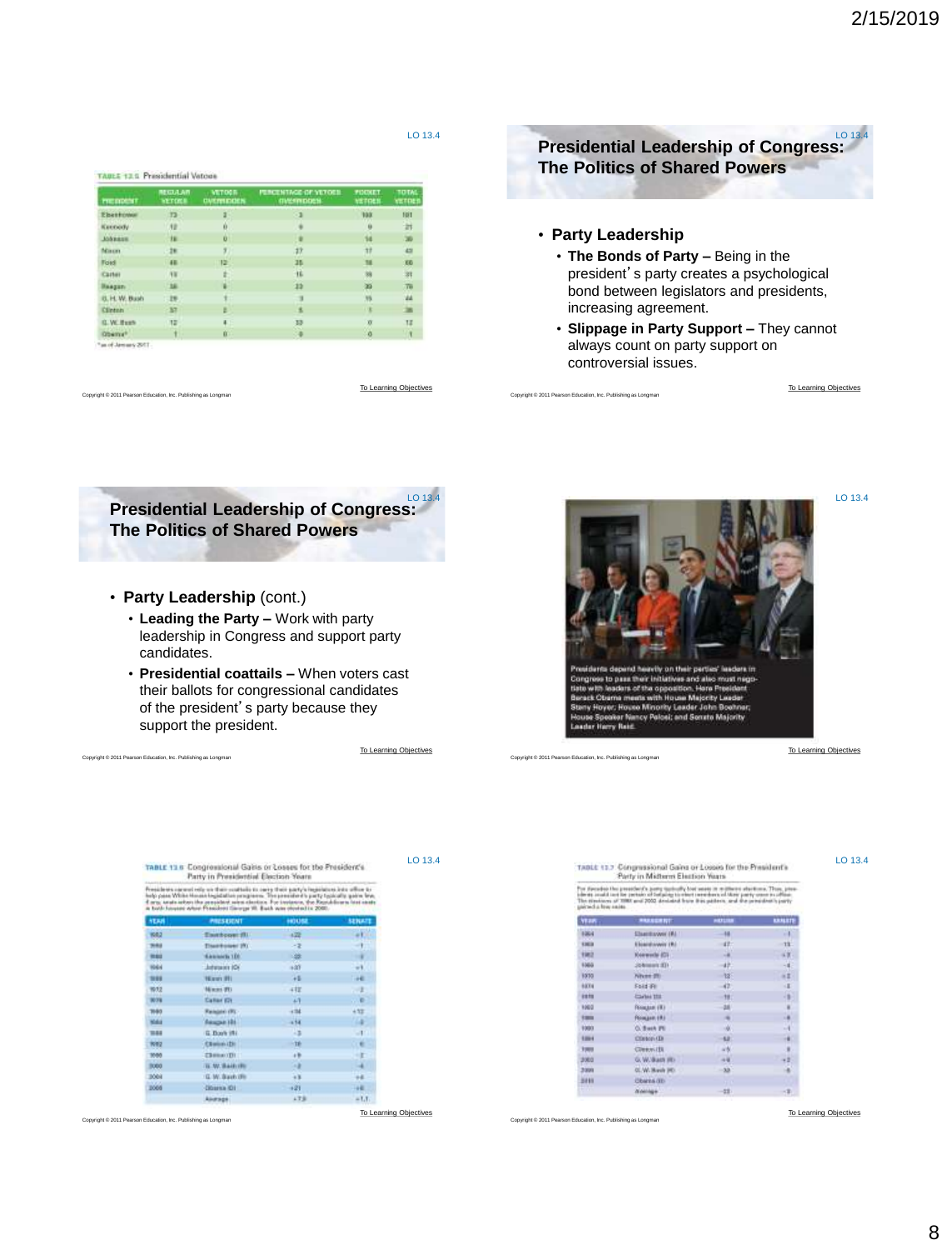#### <span id="page-8-0"></span>**Presidential Leadership of Congress: The Politics of Shared Powers** LO 13.4

• **Public Support**

Copyright © 2011 Pearson Education, Inc. Publishing as Longman

- **Public Approval –** A source of presidential leadership of Congress.
- Public approval gives the president leverage, not command; it does not guarantee success.

[To Learning Objectives](#page-0-0)

**Presidential Leadership of Congress: The Politics of Shared Powers**  $LO 13.4$ 

- **Public Support** (cont.)
	- **Mandates –** Perception that the voters strongly support the president's character and policies.
	- Mandates are infrequent, but presidents claim a mandate anyway.

**Presidential Leadership of Congress: The Politics of Shared Powers**

- **Legislative Skills**
	- **Bargaining –** Trade support or provide benefits.
	- Make personal appeals and structure congressional votes.
	- Set priorities among proposals.
	- Exploiting "honeymoon" periods by sending proposals to Congress early during 1<sup>st</sup> year in office.

[To Learning Objectives](#page-0-0)

## **The President and National Security Policy**

**LO 13.5: Analyze the president**'**s powers in making national security policy and the relationship between the president and Congress in this arena.**

• **Chief Diplomat**

Copyright © 2011 Pearson Education, Inc. Publishing as Longman

- **Commander in Chief**
- **War Powers**

Copyright © 2011 Pearson Education, Inc. Publishing as Longman

- **Crisis Manager**
- **Working with Congress**

[To Learning Objectives](#page-0-0)

LO 13.5

[To Learning Objectives](#page-0-0)

**The President and National Security Policy**  $LO 13.5$ 

• **Chief Diplomat**

pht © 2011 Pearson Education, Inc. Publishing as Long

Copyright © 2011 Pearson Education, Inc. Publishing as Longman

- Negotiates treaties with other countries with 2/3 Senate vote.
- Use executive agreements to take care of routine matters with other countries.
- May negotiate for peace between other countries.



Copyright © 2011 Pearson Education, Inc. Pul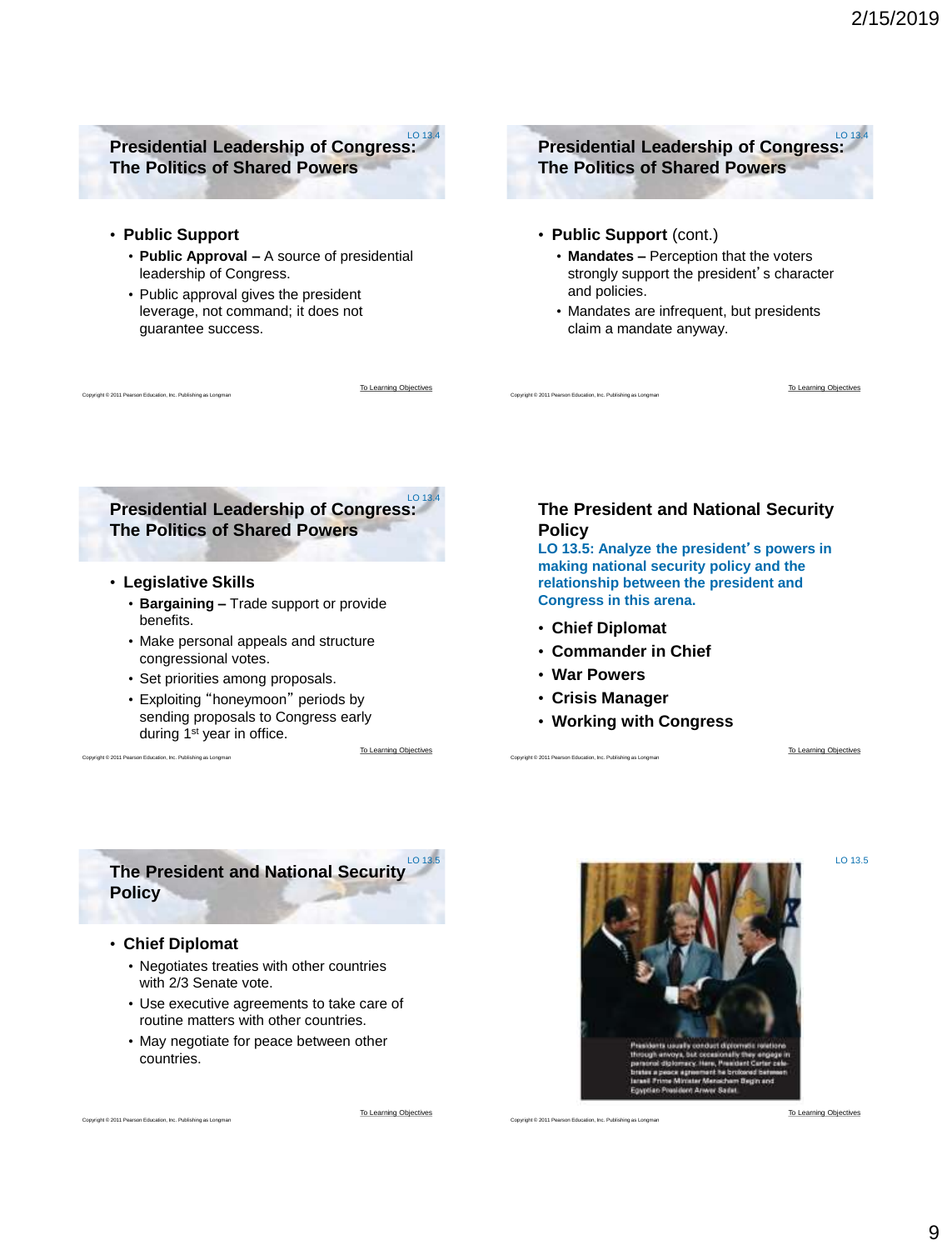## <span id="page-9-0"></span>**The President and National Security Policy**

#### • **Commander in Chief**

- Writers of the Constitution wanted civilian control of the military.
- Presidents often make important military decisions.
- Presidents command a standing military and nuclear arsenal.

[To Learning Objectives](#page-0-0)

LO 13.5



#### • **War Powers**

Copyright © 2011 Pearson Education, Inc. Publishing as Longman

• **War Powers Resolution –** A law passed in 1973 due to fighting in Vietnam and Cambodia that requires presidents to consult with Congress whenever possible prior to using military force and to withdraw forces after 60 days unless Congress declares war or grants an extension.

[To Learning Objectives](#page-0-0)



• **Crisis Manager**

nt © 2011 Pearson Education, Inc. Publishing as Long

- **Crisis –** Sudden, unpredictable, and potentially dangerous event requiring the president to play the role of crisis manager.
- **Working with Congress**
	- President has lead role in foreign affairs, but still must work with Congress for support and funding of foreign policies.

[To Learning Objectives](#page-0-0)

 $10136$ 

## **Power from the People: The Public Presidency**

**LO 13.6: Identify the factors that affect the president**'**s ability to obtain public support.**

• **Going Public**

Copyright © 2011 Pearson Education, Inc. Publishing as Longman

Copyright © 2011 Pearson Education, Inc. Publishing as Longma

- **Presidential Approval**
- **Policy Support**
- **Mobilizing the Public**

[To Learning Objectives](#page-0-0)

**Power from the People: The Public Presidency**

• **Going Public**

Copyright © 2011 Pearson Education, Inc. Publishing as Longman

Copyright © 2011 Pearson Education, Inc. Publishing as Longman

- Public support is a president's greatest source of influence.
- Presidential appearances are staged to get the public's attention.
- As head of state, presidents often perform many ceremonial functions, which usually result in favorable press coverage.

[To Learning Objectives](#page-0-0)



#### • **Presidential Approval**

• Product of many factors such as predispositions, honeymoon, policy decisions and positions, rally events, and job related personal characteristics.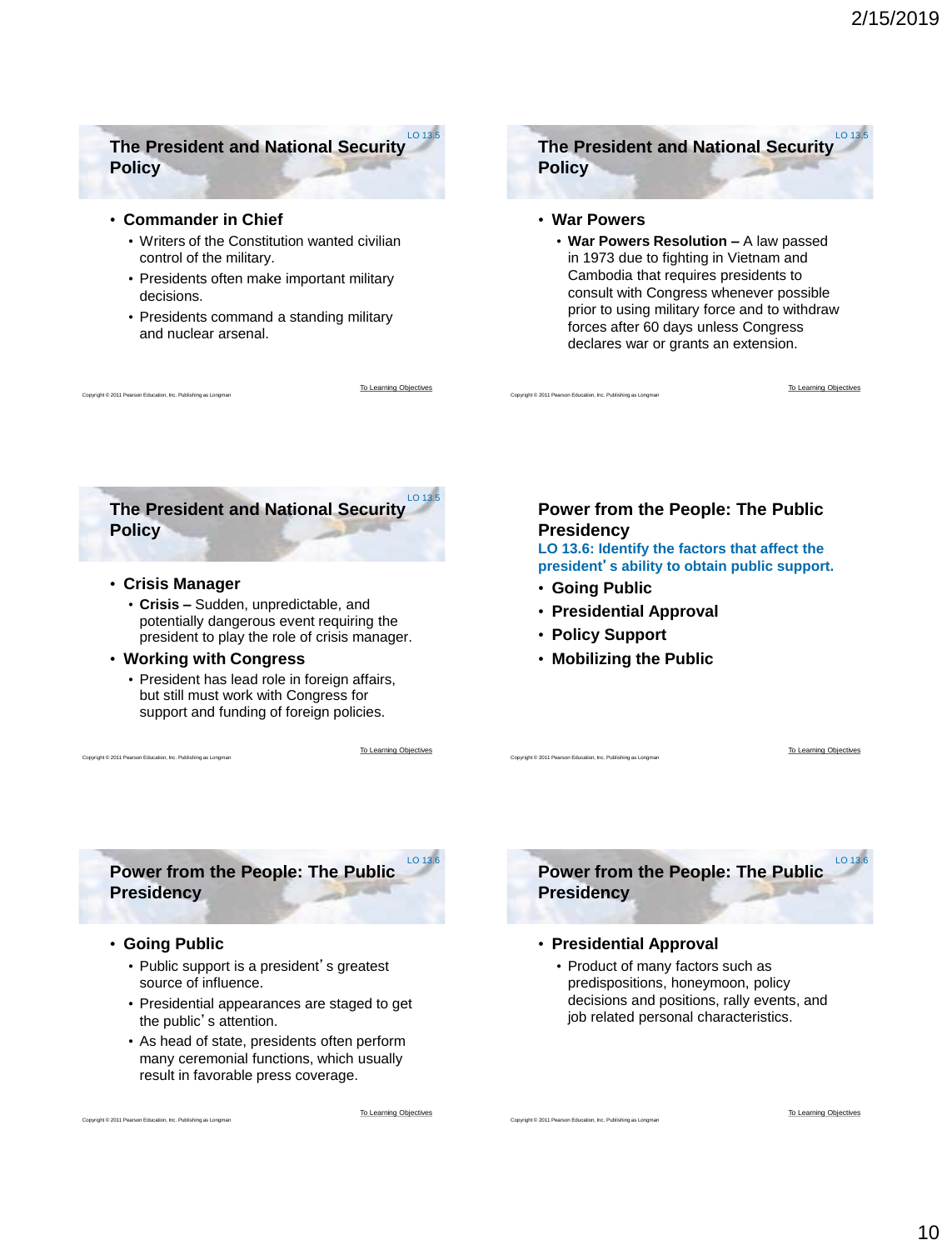<span id="page-10-0"></span>

LO 13.6 The Generation Gap in Presidential Approval Corner of Preside [To Learning Objectives](#page-0-0) Convright © 2011 Pearson Education, Inc. Publishing as Longr



• **Policy Support**

Copyright © 2011 Pearson Education, Inc. Publishing as Longman

- Presidents frequently do attempt to obtain public support for their policies with television or radio appearances and speeches to large groups.
- **Mobilizing the Public**
	- Presidents want the public to communicate its views directly to Congress.

[To Learning Objectives](#page-0-0)

LO 13.7

LO 13.6

## **The President and the Press**

**LO 13.7: Characterize the president**'**s relations with the press and news coverage of the presidency.**

- **The Presidents**
	- Policy advocates and want to control the amount and timing of information about their administration.
- **The Press**

Copyright © 2011 Pearson Education, Inc. Publishing as Longman

• Wants all the information that exists without delay.

[To Learning Objectives](#page-0-0)

**The President and the Press**

• **Press Secretary**

Copyright © 2011 Pearson Education, Inc. Publishing as Longman

- Serves as conduit of information from White House to the press.
- Conduct daily press briefings, and arrange private interviews, photo opportunities, and travel arrangements for reporters.
- **Presidential Press Conference**
	- Direct interaction between the president and the press.

[To Learning Objectives](#page-0-0)



### • **Body Watch**

- Reporters focus on president's personal and official activities and provide the public with step-by-step accounts.
- **Bias**

Copyright © 2011 Pearson Education, Inc. Publishing as Longman

• News coverage of the presidency often tends to emphasize the negative (even if presentation is seemingly neutral).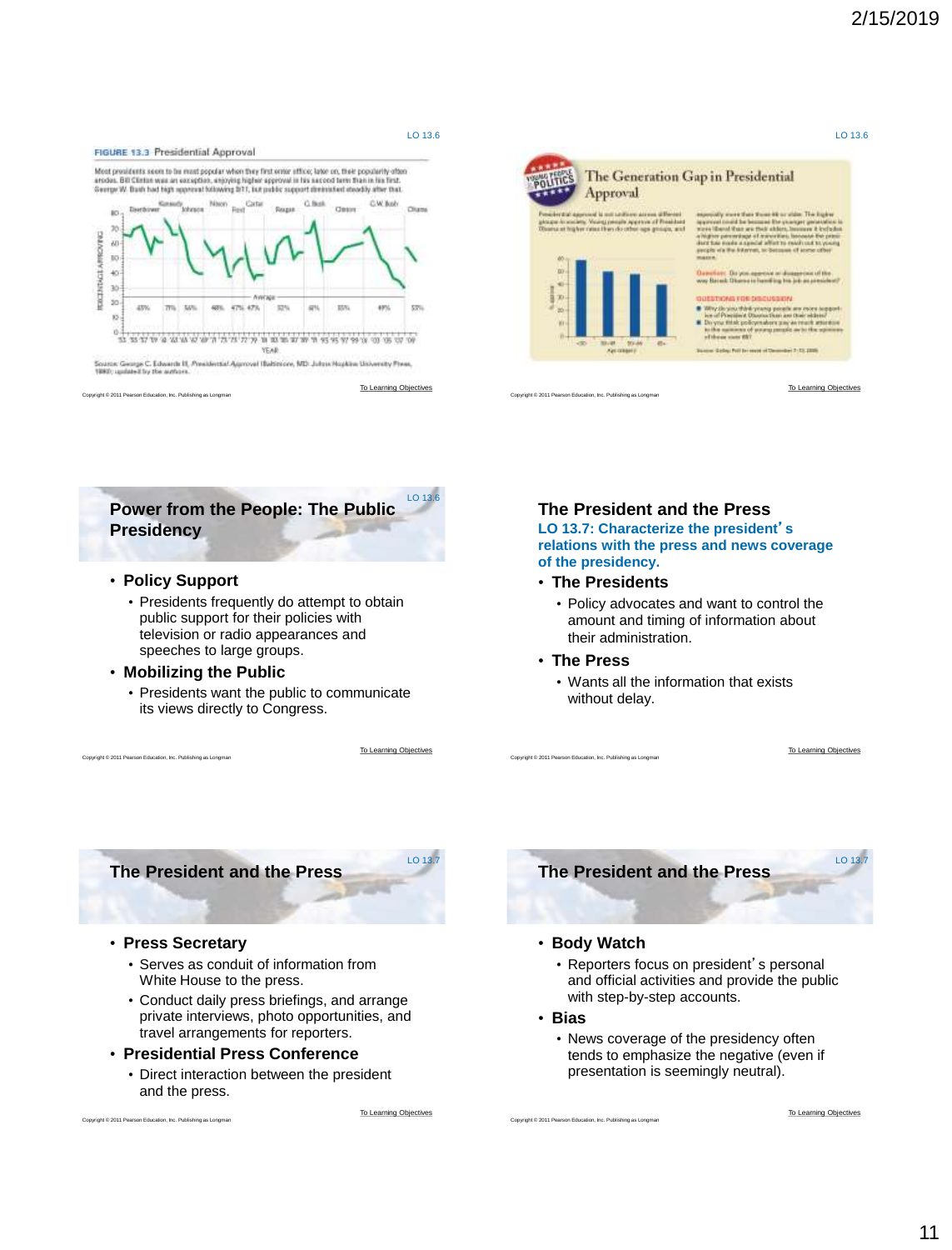## <span id="page-11-0"></span>**Understanding the American Presidency**

**LO 13.8: Assess the role of presidential power in the American democracy and the president**'**s impact on the scope of government.**

- **The Presidency and Democracy**
- **The Presidency and the Scope of Government**

## **Understanding the American Presidency** LO 13.8

#### • **The Presidency and Democracy**

- Concerns over the president having too much power often tied to policy concerns.
- Others argue there are too many checks and balances on the president.

**Understanding the American Presidency**

- **The Presidency and the Scope of Government**
	- Many 20<sup>th</sup> century successfully advocated substantial increases in the role of the national government.
	- Presidents since Lyndon Johnson have championed constraints on government and spending limits, especially in domestic policy.

[To Learning Objectives](#page-0-0)

[To Learning Objectives](#page-0-0) Copyright Copyright Copyright Copyright Copyright Copyright Copyright Copyright Copyright Copyright Copyright Copyright Copyright Copyright Copyright Copyright Copyright Copyright Copyright Copyright Copyright Copyright Co

LO  $13$ .

## **LO 13.1 Summary**

#### • **The Presidents**

Copyright © 2011 Pearson Education, Inc. Publishing as Longman

- Americans have high expectations of their presidents, who have come from a relatively wide range of backgrounds.
- Most presidents are elected by the public, but about one in five succeeded to the presidency when the president died or resigned.

[To Learning Objectives](#page-0-0)

[To Learning Objectives](#page-0-0)

## **LO 13.1 Summary**

Int © 2011 Pearson Education, Inc. Publishing as Lon

Copyright © 2011 Pearson Education, Inc. Publishing as Longman

#### • **The Presidents** (cont.)

• No president has been removed for disability, as provided by the Twenty-fifth Amendment, which also provides the mechanism for filling vacancies in the office of vice president, or by conviction of impeachment, although two presidents were impeached.



- **A. weak**
- **B. powerful**
- **C. abusive**
- **D. dictators**

[To Learning Objectives](#page-0-0)

Copyright © 2011 Pearson Education, Inc. Publishing as Longma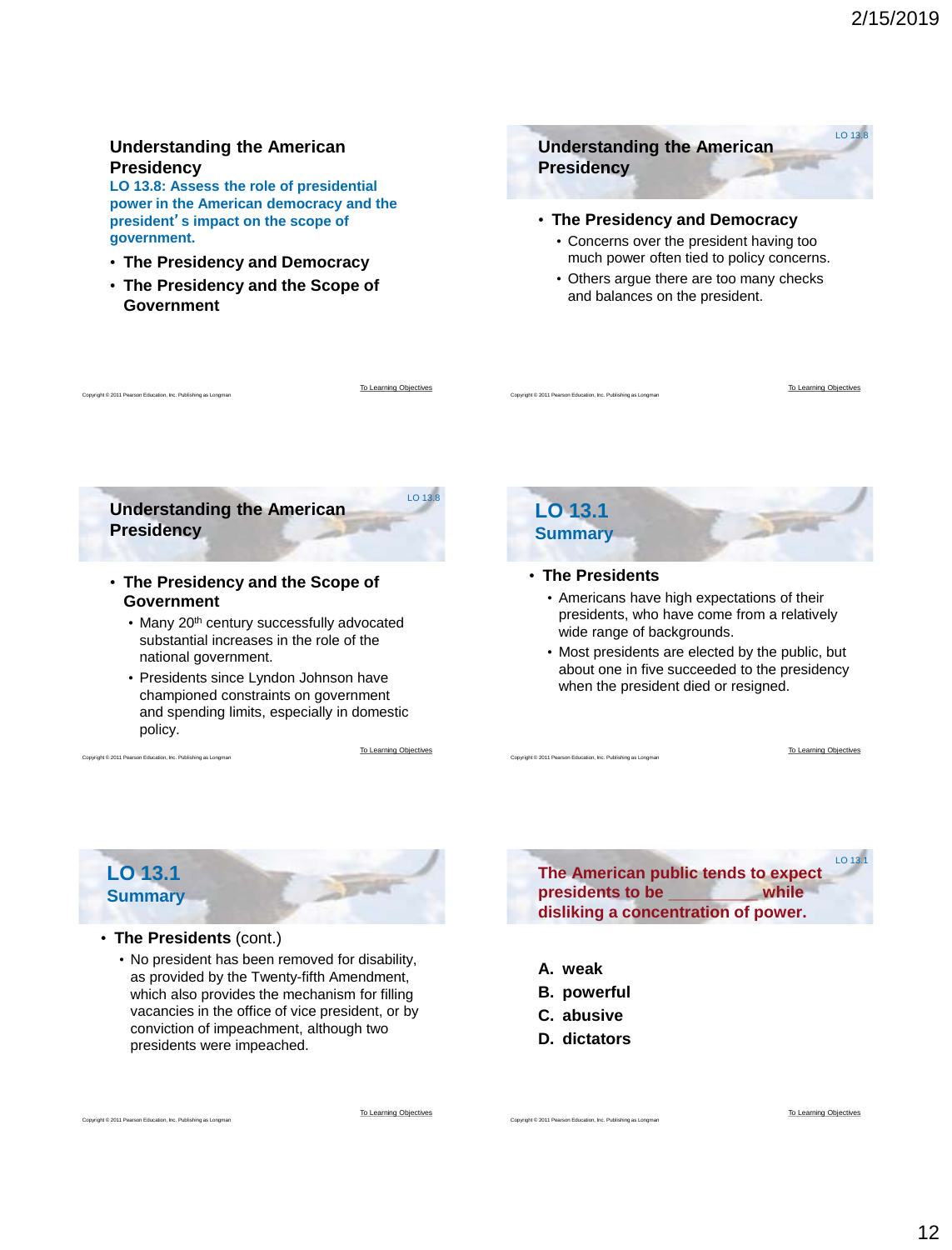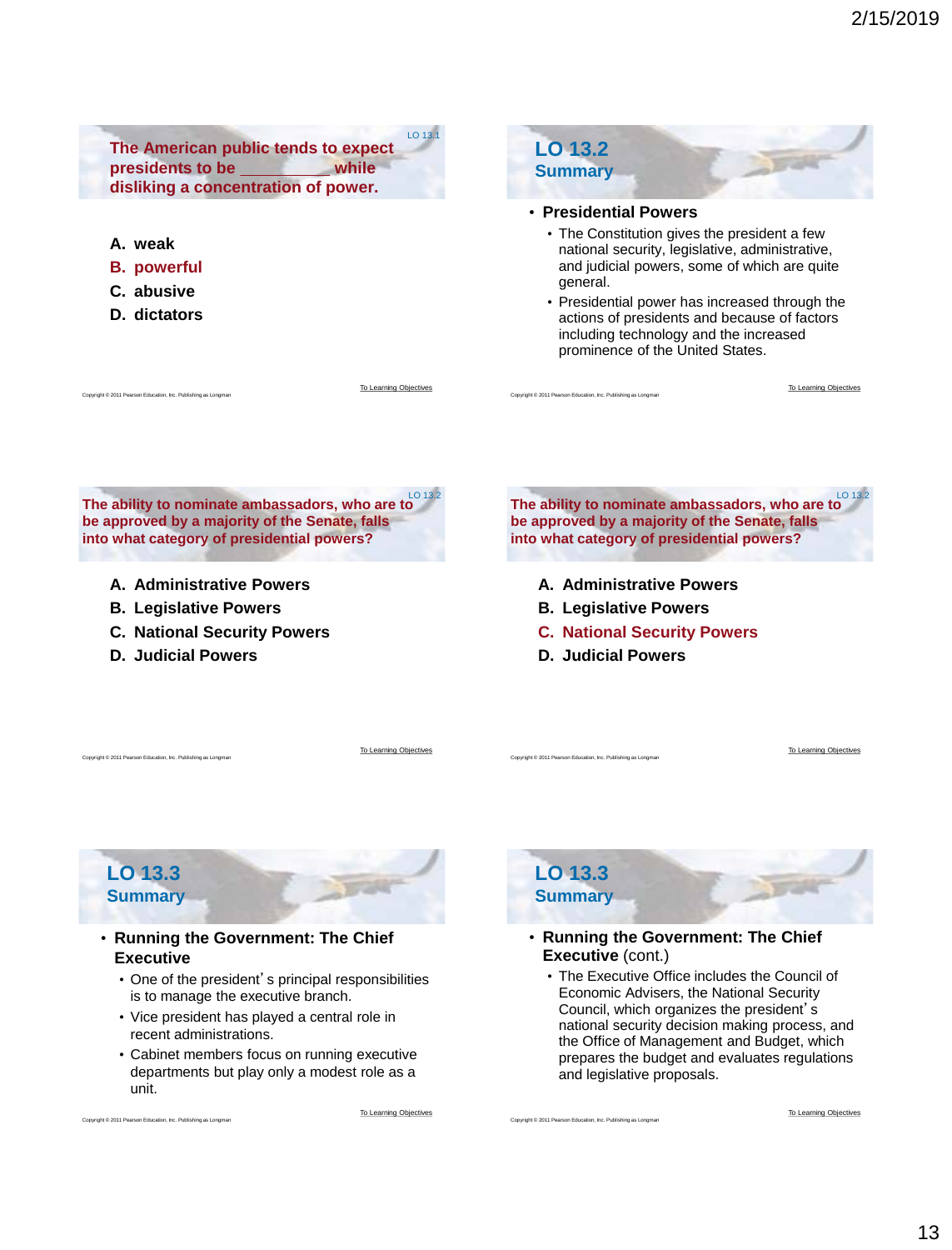## **LO 13.3 Summary**

- **Running the Government: The Chief Executive** (cont.)
	- Presidents rely heavily on the White House staff for information, policy options, and analysis.
	- The First Lady has no official position but may play an important role in advocating on particular issues.



**B. cast tie-breaking votes in the Senate.**

**The vice president**'**s main job is to**

- **C. balance the presidential ticket during the election.**
- **D. play a central role in administration policy and advising.**



**A. wait.**

aht © 2011 Pearson Education, Inc. Publishing as Longman

- **B. cast tie-breaking votes in the Senate.**
- **C. balance the presidential ticket during the election.**
- **D. play a central role in administration policy and advising.**

[To Learning Objectives](#page-0-0)

[To Learning Objectives](#page-0-0)



Copyright © 2011 Pearson Education, Inc. Publishing as Longman

Copyright © 2011 Pearson Education, Inc. Publishing as Longman

Copyright © 2011 Pearson Education, Inc. Publishing as Longman

- **Presidential Leadership of Congress: The Politics of Shared Powers**
	- **Veto –** Powerful tool for stopping legislation the president opposes.
	- **Party leader –** Helps to get a winning legislative coalition behind their proposals, but party members sometimes oppose the president.

[To Learning Objectives](#page-0-0)

[To Learning Objectives](#page-0-0)

## **LO 13.4 Summary**

pht © 2011 Pearson Education, Inc. Publishing as Long

Copyright © 2011 Pearson Education, Inc. Publishing as Longman

- **Presidential Leadership of Congress: The Politics of Shared Powers** (cont.)
	- The president frequently faces an opposition majority in Congress.
	- Presidents rarely enjoy electoral mandates for their policies, but they can benefit from high levels of public approval.

**LO 13.4 Summary**

- **Presidential Leadership of Congress: The Politics of Shared Powers** (cont.)
	- A variety of presidential legislative skills, ranging from bargaining to setting priorities, contribute only marginally to the president's success with Congress.

[To Learning Objectives](#page-0-0)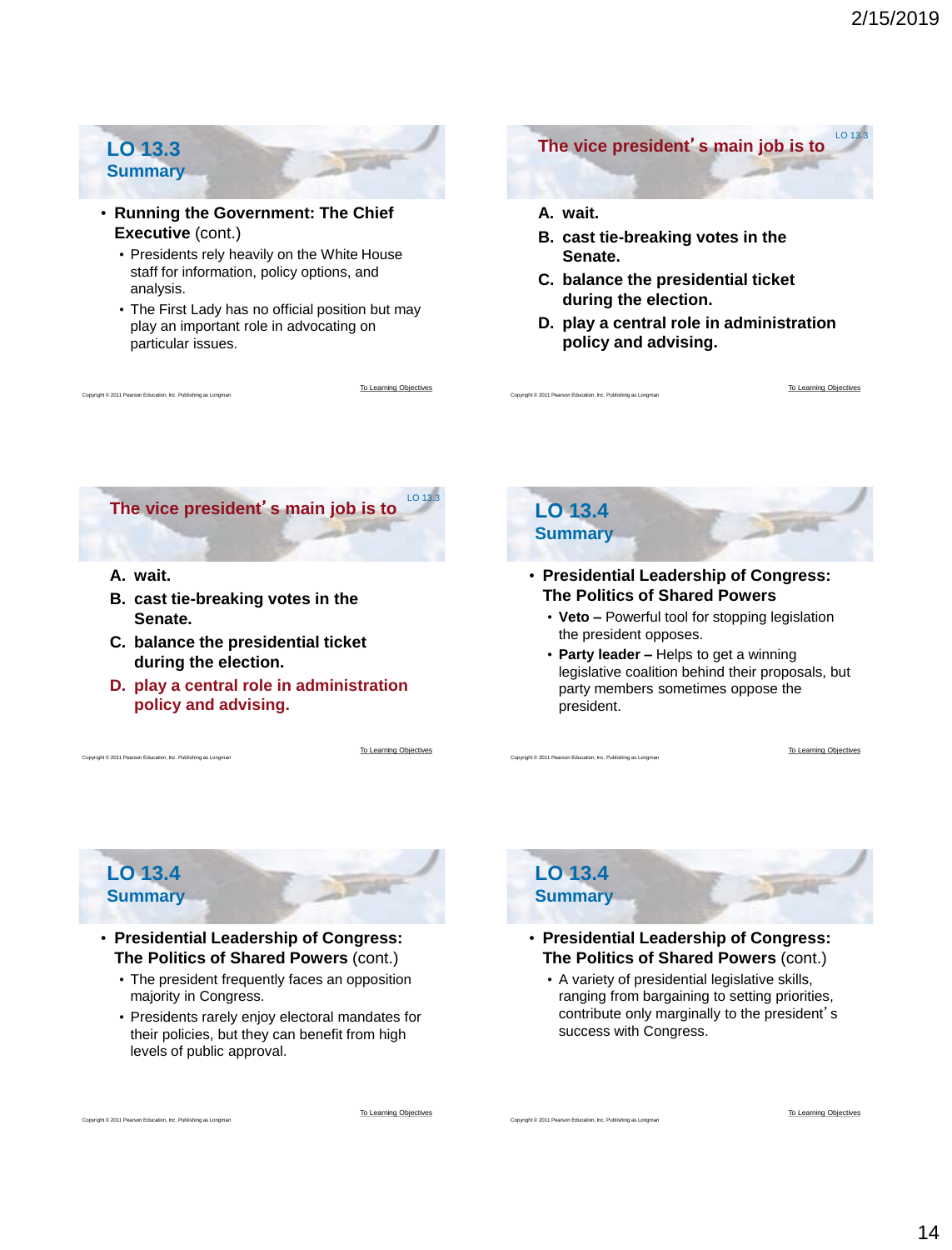**Which of the following are the primary constitutional tools available to presidents as chief legislators?** LO 13.4

- **A. Present information on the State of the Union to Congress.**
- **B. Recommend legislation to Congress.**
- **C. Veto legislation**
- **D. All of the above.**

[To Learning Objectives](#page-0-0)

[To Learning Objectives](#page-0-0)

 $L$  0.13 $\frac{1}{5}$ 

**Which of the following are the primary constitutional tools available to presidents as chief legislators?** LO 13.4

- **A. Present information on the State of the Union to Congress.**
- **B. Recommend legislation to Congress.**
- **C. Veto legislation**
- **D. All of the above.**

**LO 13.5 Summary**

Copyright © 2011 Pearson Education, Inc. Publishing as Longman

Int © 2011 Pearson Education, Inc. Publishing as Long

### • **The President and National Security Policy**

- The president is the chief diplomat, commander in chief, and crisis manager.
- Presidents have substantial formal and informal powers regarding going to war, and these powers remain a matter of controversy.

**LO 13.5 Summary**

Copyright © 2011 Pearson Education, Inc. Publishing as Longman

Copyright © 2011 Pearson Education, Inc. Publishing as Longma

- **The President and National Security Policy (cont.)**
	- Congress has a central constitutional role in making national security policy, but leadership in this area is centered in the White House, and presidents usually receive the support they seek from Congress.

[To Learning Objectives](#page-0-0)

[To Learning Objectives](#page-0-0)

**Executive agreements require**

- **A. ratification by the House of Representatives.**
- **B. ratification by the Senate.**
- **C. ratification by both houses of Congress.**
- **D. none of the above.**

Int © 2011 Pearson Education, Inc. Publishing as Lon



- **A. ratification by the House of Representatives.**
- **B. ratification by the Senate.**
- **C. ratification by both houses of Congress.**
- **D. none of the above.**

Copyright © 2011 Pearson Education, Inc. Publishing as Longma

[To Learning Objectives](#page-0-0)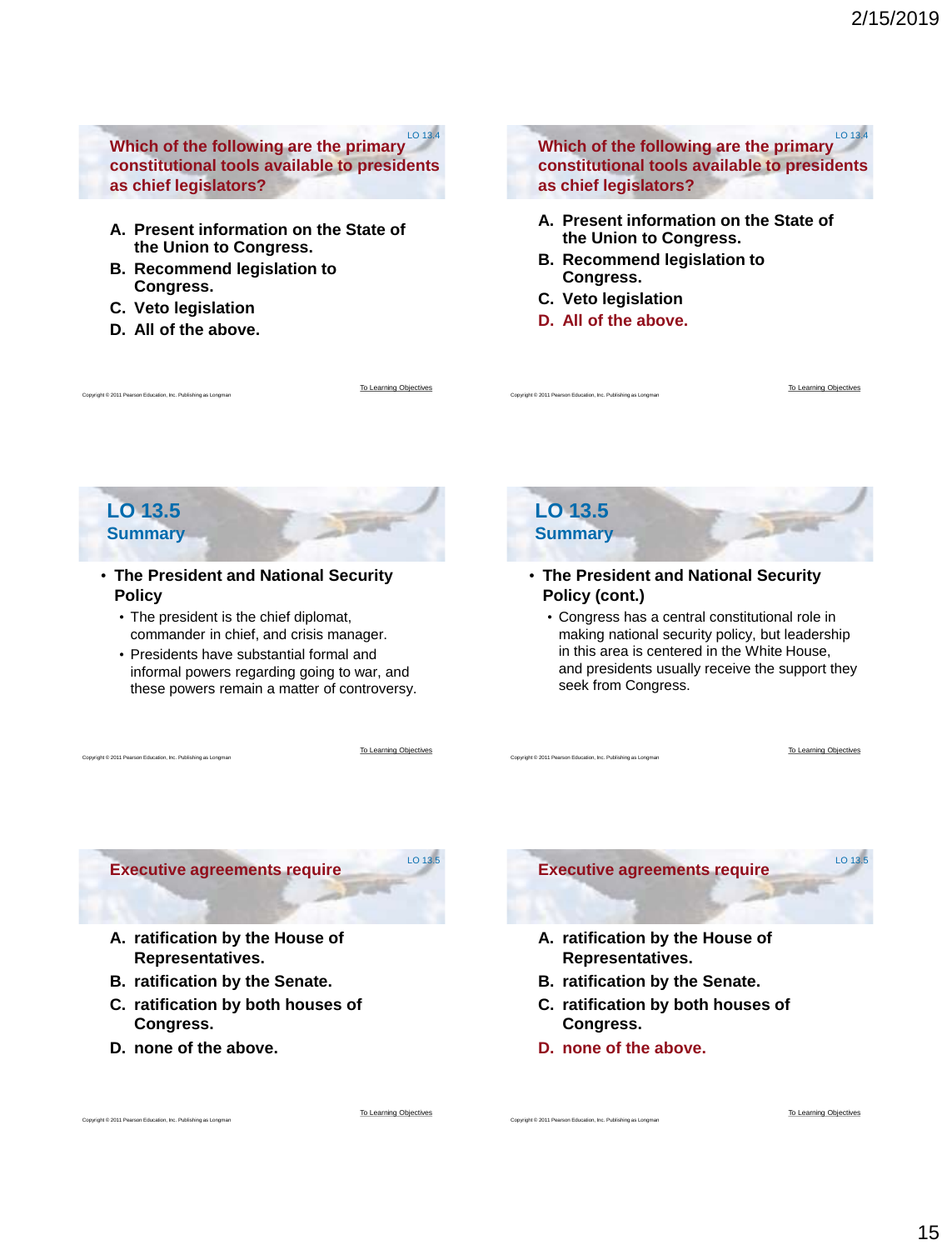## **LO 13.6 Summary**

- **Power from the People: The Public Presidency**
	- Presidents invest in efforts to win the public's support, but they often have low approval levels.
	- Approval levels are affected by party identification, by evaluations of the president's performance on policy areas, and by evaluations of the president's character and job-related skills.

[To Learning Objectives](#page-0-0)



- **Presidency** (cont.)
	- Presidents typically fail to obtain the public's support for their policy initiatives and rarely are able to mobilize the public to act on behalf of these initiatives.

**Which of the following is NOT one of the factors that influence a president**'**s public approval ratings?** LO 13.6

- **A. political party identification**
- **B. rally events**

Copyright © 2011 Pearson Education, Inc. Publishing as Longman

Copyright © 2011 Pearson Education, Inc. Publishing as Longman

- **C. honeymoon period**
- **D. descriptive representation**

**Which of the following is NOT one of the factors that influence a president**'**s public approval ratings?** LO 13.6

- **A. political party identification**
- **B. rally events**

Copyright © 2011 Pearson Education, Inc. Publishing as Longman

Copyright © 2011 Pearson Education, Inc. Publishing as Longman

Copyright © 2011 Pearson Education, Inc. Publishing as Longman

**LO 13.6**

- **C. honeymoon period**
- **D. descriptive representation**

[To Learning Objectives](#page-0-0)

[To Learning Objectives](#page-0-0)

[To Learning Objectives](#page-0-0)

## **LO 13.7 Summary**

pht © 2011 Pearson Education, Inc. Publishing as Lon

### • **The President and the Press**

- The press is the principal intermediary between the president and the public.
- Presidents and the press are frequently in conflict over the amount, nature, and the tone of the coverage of the presidency.



- **The President and the Press** (cont.)
	- Much of the coverage is superficial and without partisan or ideological bias, but there has been an increase in the negativity of coverage and there are an increasing number of ideologically biased sources of news.

[To Learning Objectives](#page-0-0)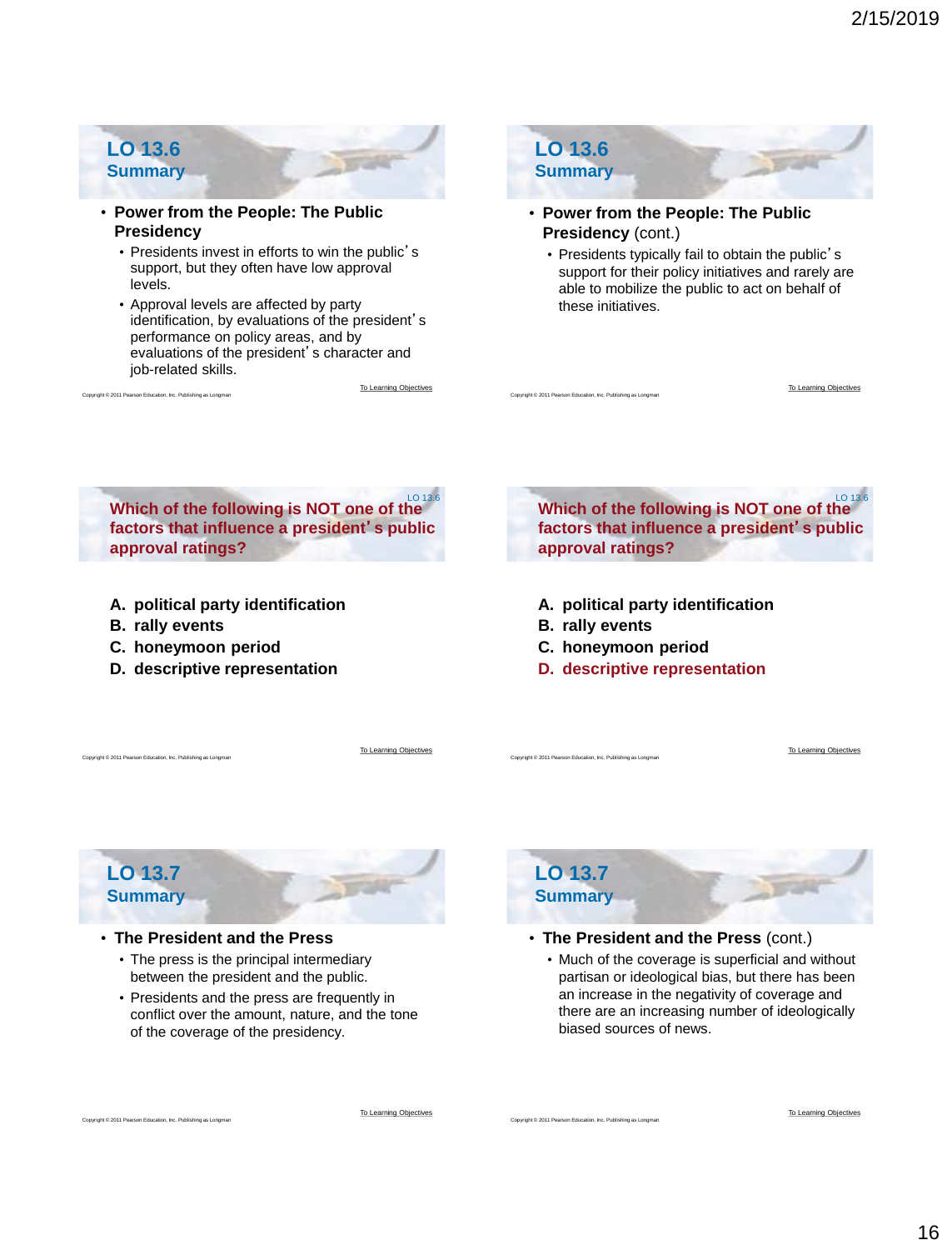